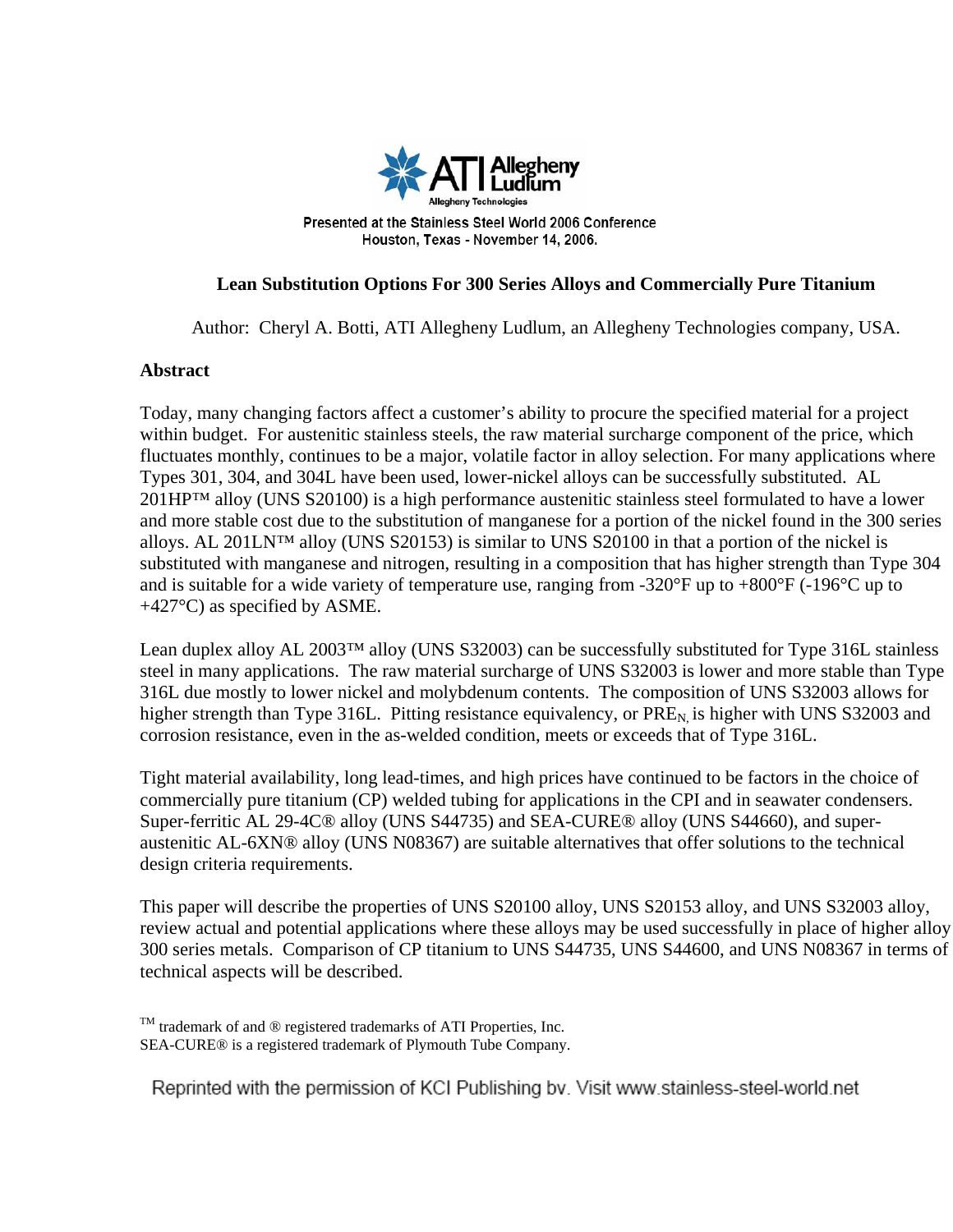#### **Introduction**

Today, many changing factors affect our ability to procure the specified material for a project within budget and delivery constraints. Material specifiers and engineers must respond effectively to these challenges. Lower cost substitute materials that offer lower and more stable prices and often improved strength and similar corrosion behaviors are commercially available. With the continued volatility of raw material prices these lower cost substitutes offer more attractive options.

Depending upon the material selected, different issues exist. For stainless steels and duplex stainless steels, the availability and long lead-times have loosened up. However, the portion of the invoice price known as raw material surcharge, which fluctuates monthly, continues to be a major component of the overall product cost. For commercially pure (CP) titanium, availability and lead-times are tight and extended, and prices remain high.

#### **Austenitic Stainless Steel Substitutes**

Austenitic stainless steel alloys UNS S20100 and S20153 are seeing a "switch" to increasing use in many markets where Type 304 or Type 301 stainless steels are often specified. ATI Allegheny Ludlum's UNS S20100 alloy is a high performance austenitic stainless steel formulated to have a lower and more stable cost due to the substitution of manganese for a portion of the nickel found in the 300 series alloys. The resulting alloy has comparable properties and performance to the 300 series alloys and in many respects has the same look and feel of Type 304. (1) UNS S20153 alloy has a similar chemical composition with higher nitrogen and was originally designed for sub-zero temperature service. Both alloys have the potential for substitution in many areas where Type 304 and Type 301 have been used without corrosion or fabrication problems. Both alloys have been commercially available for over 50 years.

By definition, stainless steels are iron-based materials containing a minimum of 11% Chromium (Cr). The role of chromium in austenitic stainless steels is to combine with oxygen to form an invisible, adherent oxide or "passive" film which provides the corrosion resistance associated with this family of stainless steels. Nickel (Ni), the most commonly talked-about alloying element in stainless steels due to its impact on stainless steel price, stabilizes the austenitic phase as well as provides desirable mechanical properties which allow fabrication into many different shapes.

# *Chemical Composition*

Type 304 is by far the most well known and most commonly used stainless steel of the austenitic family. Type 304 contains a minimum 8% nickel. There are other alloying elements in austenitic stainless steels that can be used to partially replace nickel and yet not negatively impact the corrosion resistance, since chromium is the alloying element that gives stainless steels most of their corrosion resistance. These alloying elements include manganese (Mn) which is also an austenite stabilizer. It can partially replace nickel, especially when accompanied by nitrogen (N) which can also provide strengthening. Copper (Cu) also is an austenite stabilizer. In ASTM specifications for Types 304, 301 and 201, copper is not specified. In UNS S20153 alloy, copper has a maximum limit of 1.0% by weight percent.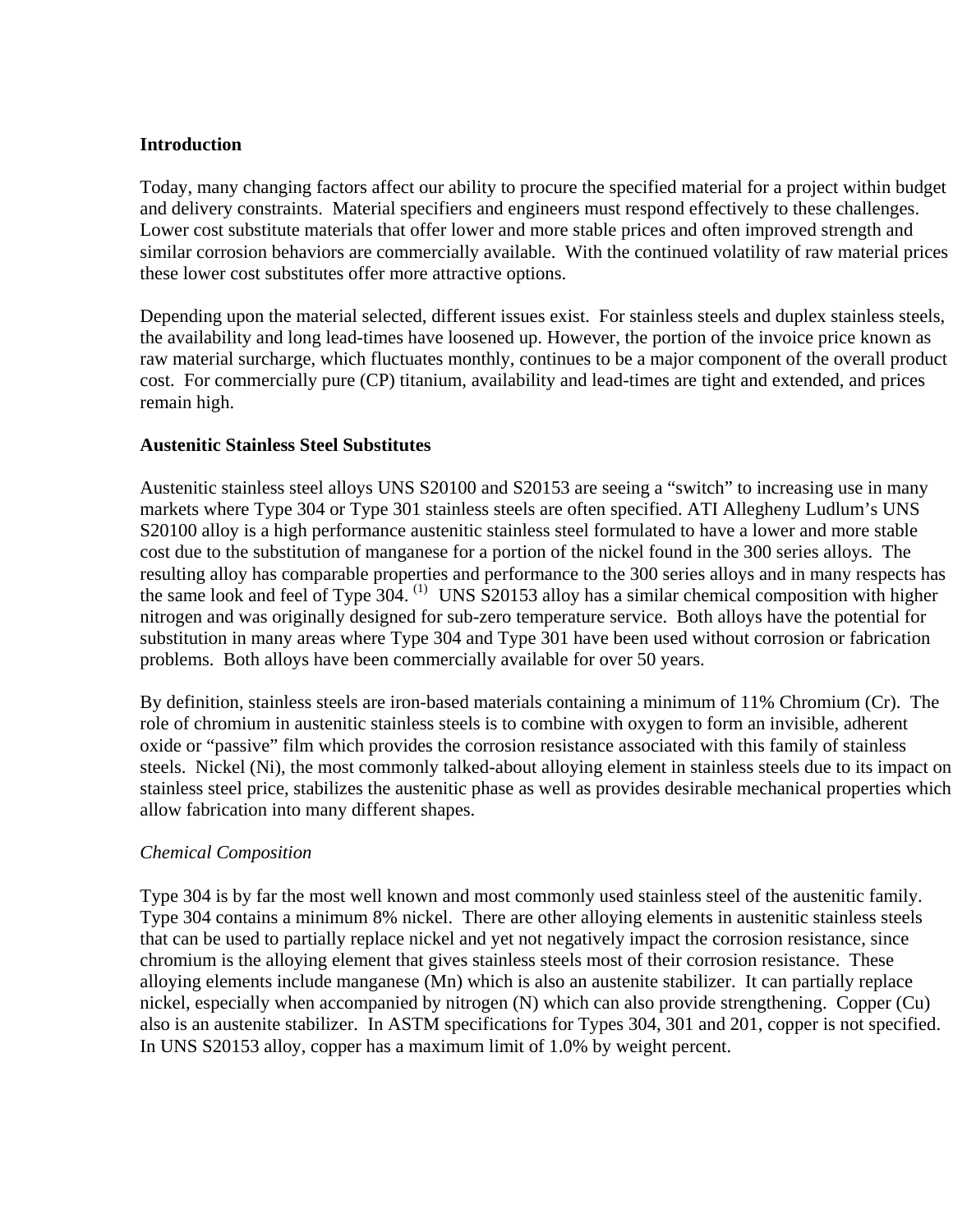ATI Allegheny Ludlum's UNS S20153 alloy is a controlled composition version of UNS S20100 alloy with higher minimum nickel and nitrogen contents and is designed for sub-zero temperature service. The alloy has also been recently granted approval under Code Case 2504 of the ASME Boiler and Pressure Vessel Code for a maximum design temperature of 800°F (+427°C). ASME Code Case 2504 for was approved for use July 13, 2006. A corrected version, ASME Code Case 2504-1, was approved for use September 18, 2006. Although neither has been published yet, they can be used immediately. The use of the corrected version, 2504-1, is preferable. <sup>(2)</sup> The alloy is more commonly sold both as hot-rolled plate and cold-rolled annealed and tempered coil products.

Typical compositions for common austenitic alloys are listed in Table 1. These alloys are all covered under ASTM A 240 and ASTM A 666.  $(3)$ ,  $(4)$ 

| <b>Alloy</b> | UNS    | <b>Chromium</b> | <b>Nickel</b> | Manganese | <b>Nitrogen</b> | Carbon |
|--------------|--------|-----------------|---------------|-----------|-----------------|--------|
| 304          | S30400 | 18.3            | 8.1           |           | 0.07            | 0.06   |
| 304L         | S30403 | 18.2            | 8.1           | 1.3       | 0.07            | 0.02   |
| 301          | S30100 | 17.3            | 6.7           | 1.8       | 0.04            | 0.10   |
| 201          | S20100 | 16.3            | 4.5           | 7.        | 0.07            | 0.08   |
| <b>201LN</b> | S20153 | 16.4            | 4.1           | 6.7       | 0.15            | 0.02   |

Table 1 – Typical Chemical Composition for Common Austenitic Alloys By Weight %

Caution however, not all "201" alloys are alike. Other lower nickel austenitic alloys may be available from other producers; however, foreign producers may not manufacture to the ASTM standards. Such materials called "201" stainless have compositions containing lower chromium, lower nickel and higher copper. Such compositions are not the same and their resulting manufacturing and service performance are not the same as products produced to the ASTM standards.

# *Mechanical Properties*

Table 2 – Typical Mechanical Properties for Annealed Cold-Rolled Sheet

| <b>Alloy</b> | <b>UNS</b>    | <b>Tensile</b><br><b>Strength MPa</b><br>(ksi) | <b>Yield Strength</b><br>MPa (ksi) | Elongation $\frac{6}{6}$<br>in $2"$ | <b>Hardness</b> (RB) |
|--------------|---------------|------------------------------------------------|------------------------------------|-------------------------------------|----------------------|
| 304          | <b>S30400</b> | 655(95)                                        | 310(45)                            | 53                                  | 85                   |
| 304L         | S30403        | 635 (92)                                       | 325(47)                            | 58                                  | 86                   |
| 301          | S30100        | 725 (105)                                      | 310(45)                            | 58                                  | 85                   |
| 201          | S20100        | 725 (105)                                      | 310(45)                            | 58                                  | 88                   |
| <b>201LN</b> | S20153        | 765 (111)                                      | 365(53)                            | 54                                  | 93                   |

As shown above the annealed tensile strength of UNS S20100 alloy is about 10% higher than Type 304, which may allow the use of a thinner gauge and therefore less material. UNS S20153 alloy also has a higher annealed tensile strength than T304L, approximately 20% greater. The high uniform elongation of both alloys permit similar performance to Types 304 and 301 in bending, forming, and drawing.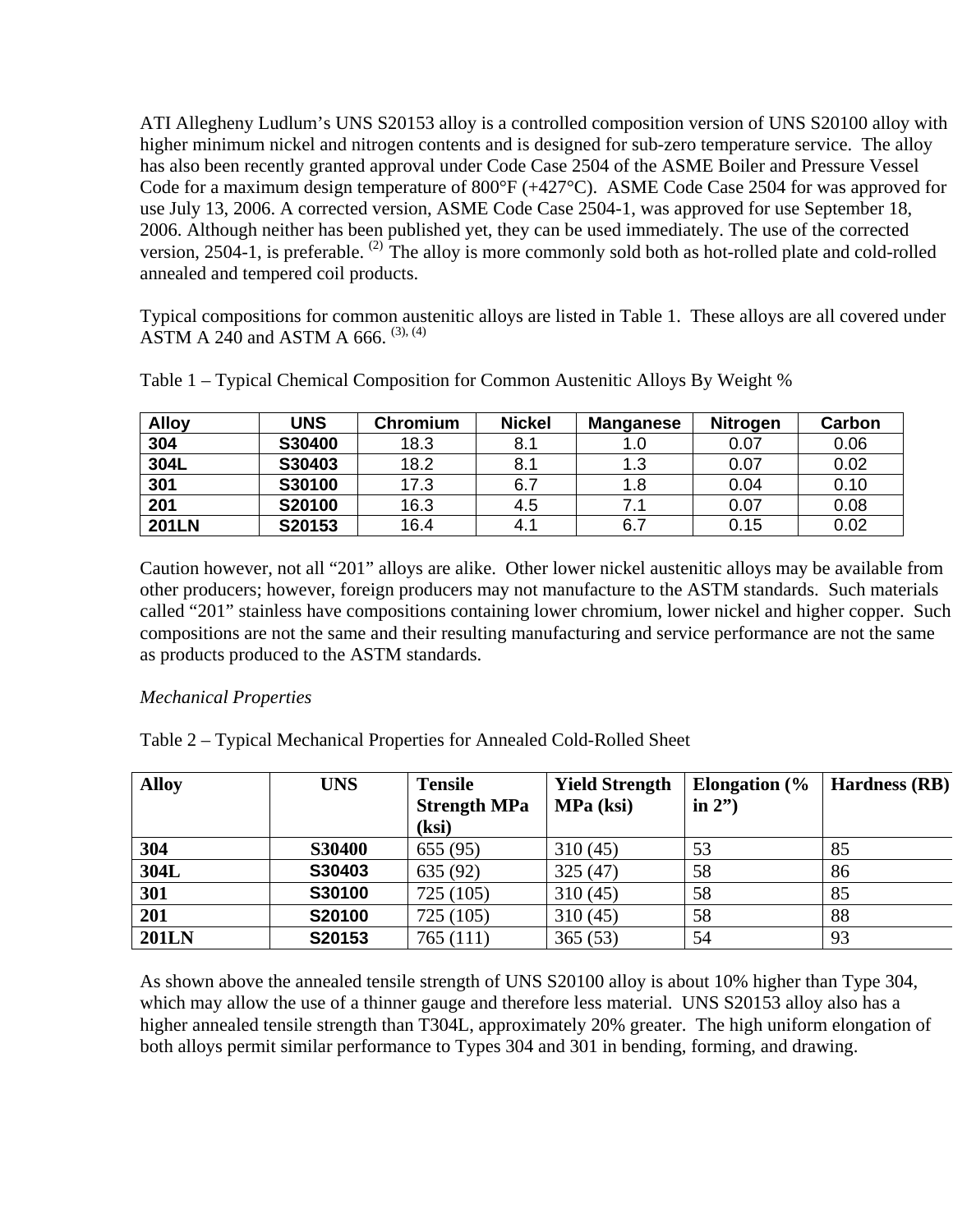#### *Fabrication*

Initial adjustments may be needed on existing equipment to compensate for the higher strength, but there should be no need for new equipment. Other manufacturing processes used to fabricate parts made of Type 304 and Type 304L are also suitable for UNS S20100 and UNS S20153 alloys.

Other fabrication processes used in the manufacturing of Type 304 and 304L can also be used with UNS S20100 and UNS S20153 alloys. They both can be welded using similar methods as Type 304 and 304L. If filler metals are required, there are commercially available weld wires suggested for use. Post weld heat treatment is not required.

Because UNS S20100 and UNS S20153 alloys fall in the same classification of austenitic alloy as Type 304 and 304L, their physical appearance will be virtually the same as Type 304 and 304L for both the asshipped product from the mill producer and the final fabricated product. This visual similarity enables them to be used side-by-side without noting any physical differences. All of the finishes and flat-rolled product forms that are commercially available in Types 304 and 304L are also available in UNS S20100 and UNS S20153 alloys.

UNS S20100 and UNS S20153 alloys are also available as temper-rolled products in tempers up to full hard for thicknesses >0.015" as per ASTM A 666. Extra full hard tempers in excess of the 185 ksi min full hard temper specified in ASTM A 666 can also be achieved.  $(4)$ 

# *Corrosion Resistance*

Corrosion performance as ranked by a number of standard ASTM tests demonstrate very similar performance of UNS S20100 alloy compared with Type 304 in salt spray tests, crevice corrosion, and pitting corrosion tests. The similar chromium levels of UNS S20100 and S20153 alloys and Type 304 are responsible for this similar level of performance in service. Austenitic stainless steels obtain most of their corrosion resistance from the alloying element chromium. The 16.3% typical level of chromium in UNS S20100 alloy and 16.4% typical level of chromium in UNS S20153 alloy compared to the 18.3% in Type 304 is more than enough to protect the steel from corrosion in most environments. In most cases UNS S20100 alloy and UNS S20153 alloy will display comparable corrosion resistance to Type 304. The comparative results in the ASTM

G48A and G48B pitting and corrosion tests shown demonstrate similar performance. <sup>(5, 8)</sup> Another way to rank alloys with respect to their pitting and crevice corrosion resistance is a calculation known as the PRE<sub>N</sub> value. UNS S20100 alloy has a  $PRE<sub>N</sub>$  value of 18.4 compared to Type 304  $PRE<sub>N</sub>$  value of 20.4. ASTM B117 salt spray tests exposed for 100 hours yielded similar results for both UNS S20100 alloy and Type 304 with neither alloy exhibiting any rust.  $(6, 7)$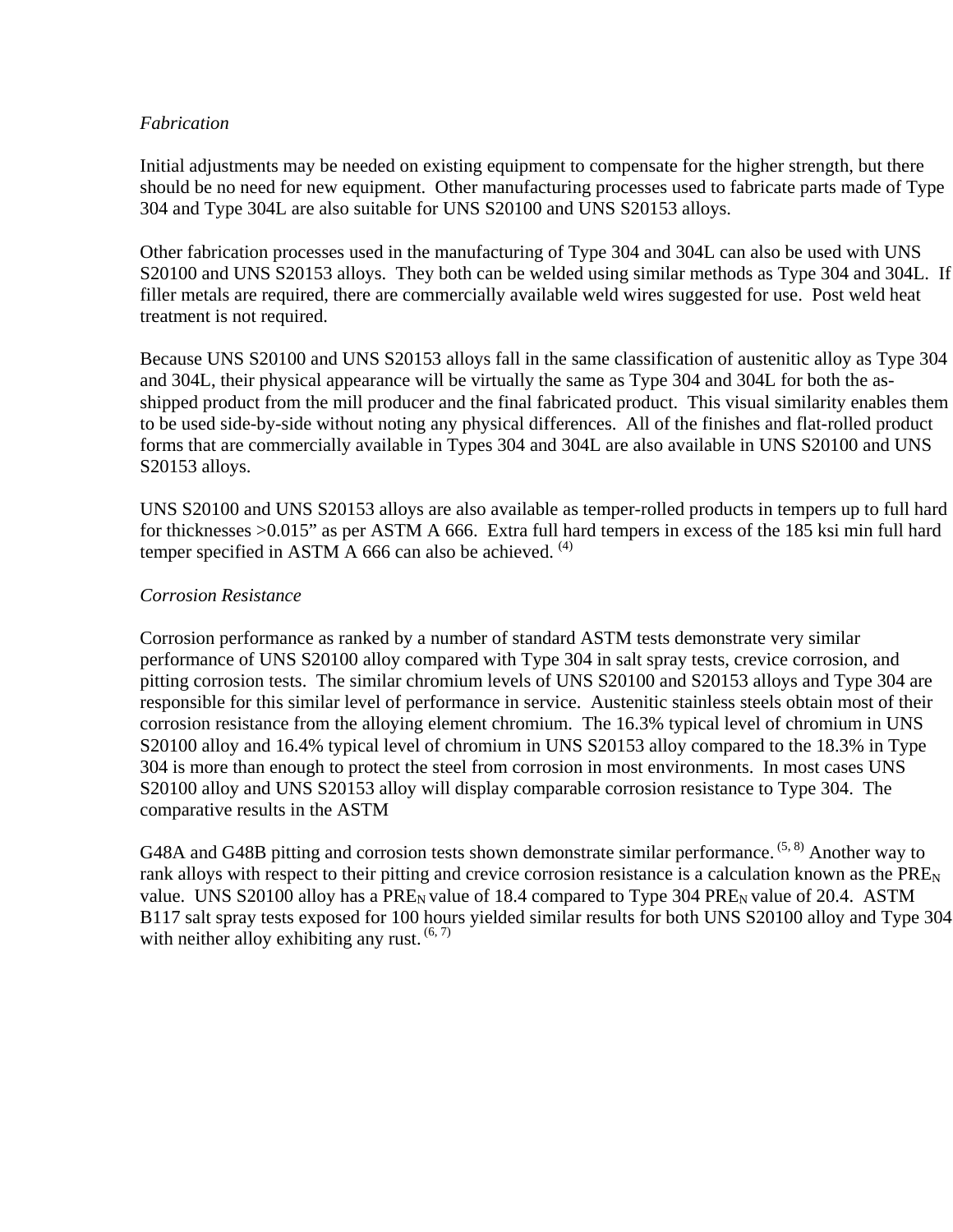|                                         |                      | <b>UNS S20100</b><br>and S20153 | <b>T304</b>                |
|-----------------------------------------|----------------------|---------------------------------|----------------------------|
| <b>ASTM G48A</b><br><b>Pitting Test</b> | <b>Weight Loss</b>   | $0.0228$ g/cm <sup>2</sup>      | $0.0280$ g/cm <sup>2</sup> |
|                                         | <b>Max Pit Depth</b> | 0.003"                          | 0.003"                     |
| <b>ASTM G48B</b>                        | <b>Weight Loss</b>   | $0.0211$ g/cm <sup>2</sup>      | $0.0205$ g/cm <sup>2</sup> |
| <b>Crevice Test</b>                     |                      |                                 |                            |
| $PREN=\%Cr+\%3.3\%Mo+16\%N$             |                      | 18.4                            | 20.4                       |

Table 3 - Pitting and Crevice Corrosion Test Results (8)

*Cost Savings and Availability* 

Not only do alloying elements provide specific roles to achieve desired corrosion resistance, formability, ability to fabricate, etc., but they also play a role in the overall product cost. Globally, mill producers generally use a mechanism known as a raw material surcharge to pass along producers' cost of raw materials. A direct relationship exists between the price of nickel and chromium in these alloys, the weight percentage of each in each alloy, and the raw material surcharge. The price of nickel has risen to levels not seen since the late 1980's. In these alloys nickel is the most significant raw material that affects the raw material surcharge. Generally, surcharges are applied on a monthly basis based on the prior two months' final average trading price. The end result is volatility in the raw material surcharge price and hence in the final price of the stainless steel.

For shipments delivered in October 2006, the raw material surcharge component of the final price of the various stainless steel alloys are found in Table 4.  $(9)$ 

Table  $4 - Raw Material$  Surcharge Comparisons<sup>(9)</sup>

| <b>Alloy</b> | <b>UNS</b> | <b>Total Raw Material Surcharge*</b> |
|--------------|------------|--------------------------------------|
| 304          | S30400     | \$1.2519                             |
| 301          | S30100     | \$0.9602                             |
| 201          | S20100     | \$0.7350                             |
| <b>201LN</b> | S20153     | \$0.6912                             |

\*based on \$13.945/lb average for nickel; \$0.6510/lb average for chromium

UNS S20100 alloy is produced by ATI Allegheny Ludlum as cold-rolled sheet and strip in all the same finishes and sizes as produced in Type 304 and 301. UNS S20153 alloy is produced as both cold-rolled sheet and hot rolled plate in all the same finishes and sizes as Type 304L. Availability and lead-times are similar for these all of these alloys.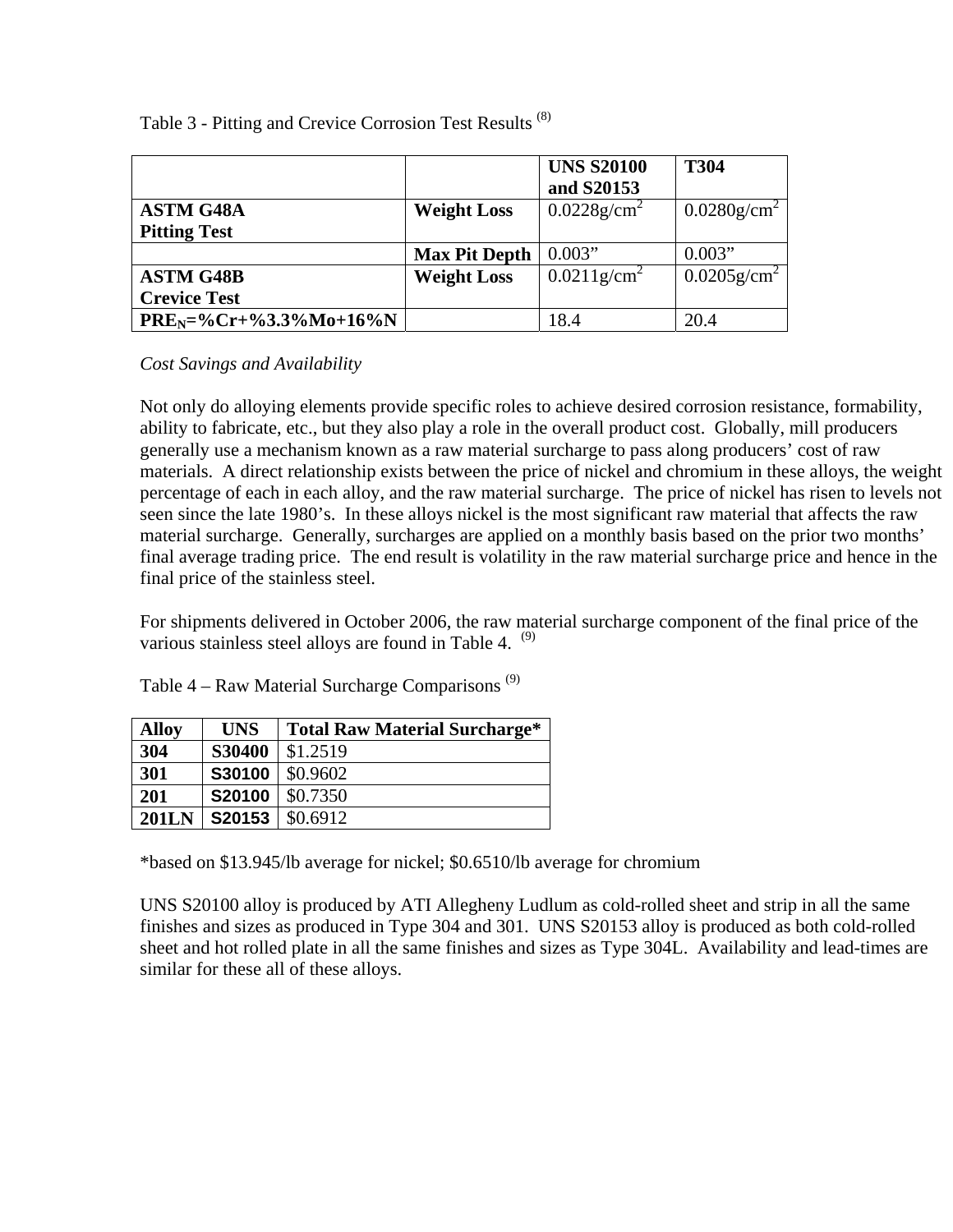#### *Applications*

UNS S20100 alloy has been used in a variety of applications in commercial and residential food service. Hot food wells, garbage disposal flanges, toasters, ice and water dispensers are just a few of the many areas where UNS S20100 alloy has been specified. In addition the alloy has been successfully used in the manufacture of beverage dispensers and ice makers. Its clean appearance and resistance to corrosion have made UNS S20100 alloy a popular one in this industry (see Figure 1).



Figure 1: Icemakers made from UNS S20100 alloy

Exterior panels of both industrial and consumer appliances are often made from stainless steel. UNS S20100 alloy offers an economical alternative to T304 for many of these applications (see Figure 2).



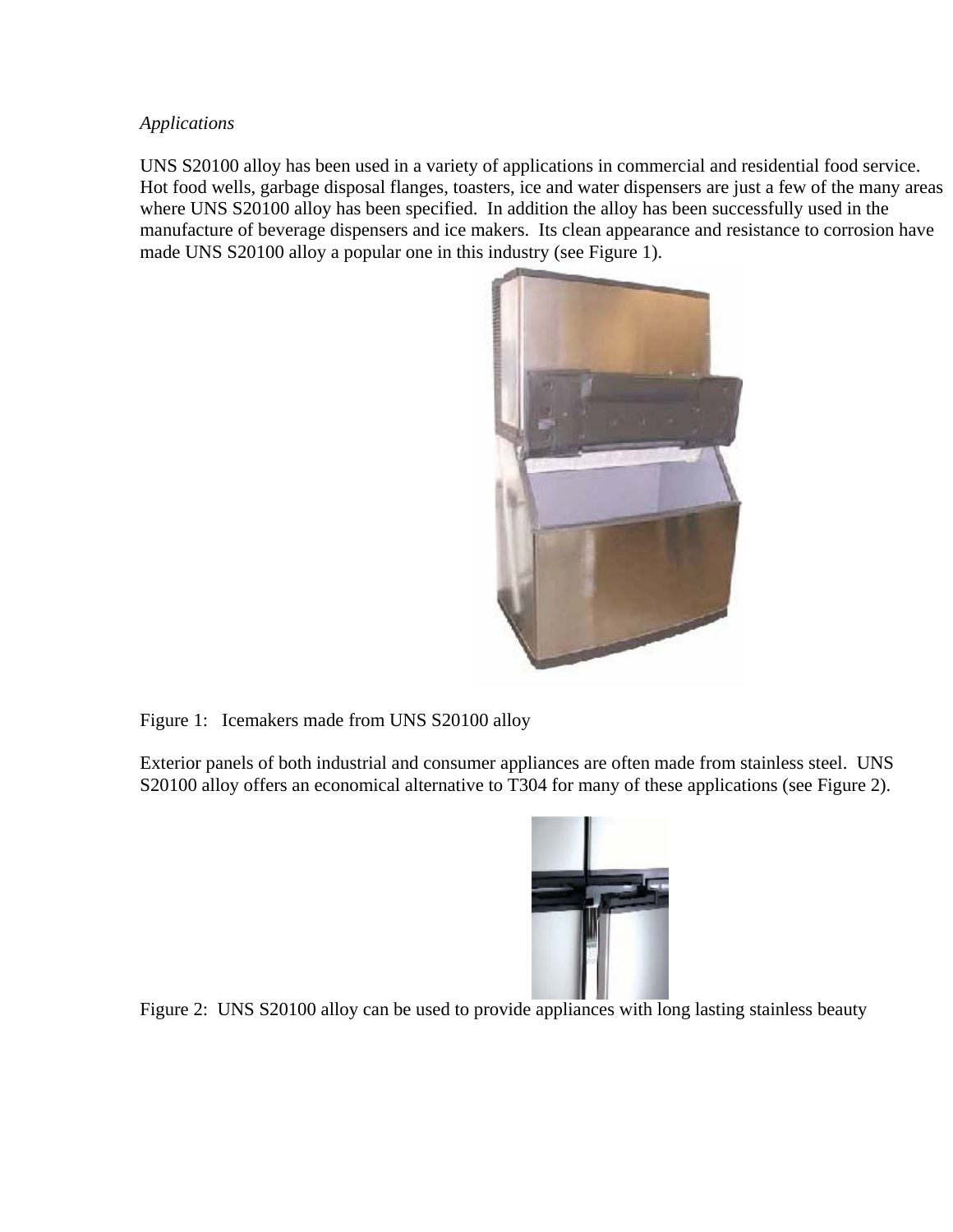UNS S20100 alloy has been used to make cookware lids, and has also been used in the manufacture of pots and pans. Its combination of good formability and corrosion resistance make UNS S20100 alloy an excellent choice for many food and beverage storage and preparation applications. The protective chromium oxide film which forms naturally on the surface of UNS S20100 enhances the resistance of cookware and other food service applications to corrosion by foodstuffs and cleaning products, and prevents contamination of its contents.

Specialty hose clamps for a variety of applications are another market where UNS S20100 alloy has been used for many years. Often high strength tempers are specified. Such applications demonstrate the durability of the alloy in a wide range of demanding environments.



Figure 3: Clamps for various end uses made of UNS S20100 alloy

UNS S20153 alloy with its higher strength has been traditionally used in the structural components of truck trailers and railcars and cryogenic tanks. More recently the chemical process industry (CPI) and other process industries are interested in the alloy in areas where Types 304 and 304L have been used successfully. See examples of applications in Figures 4, 5 and 6.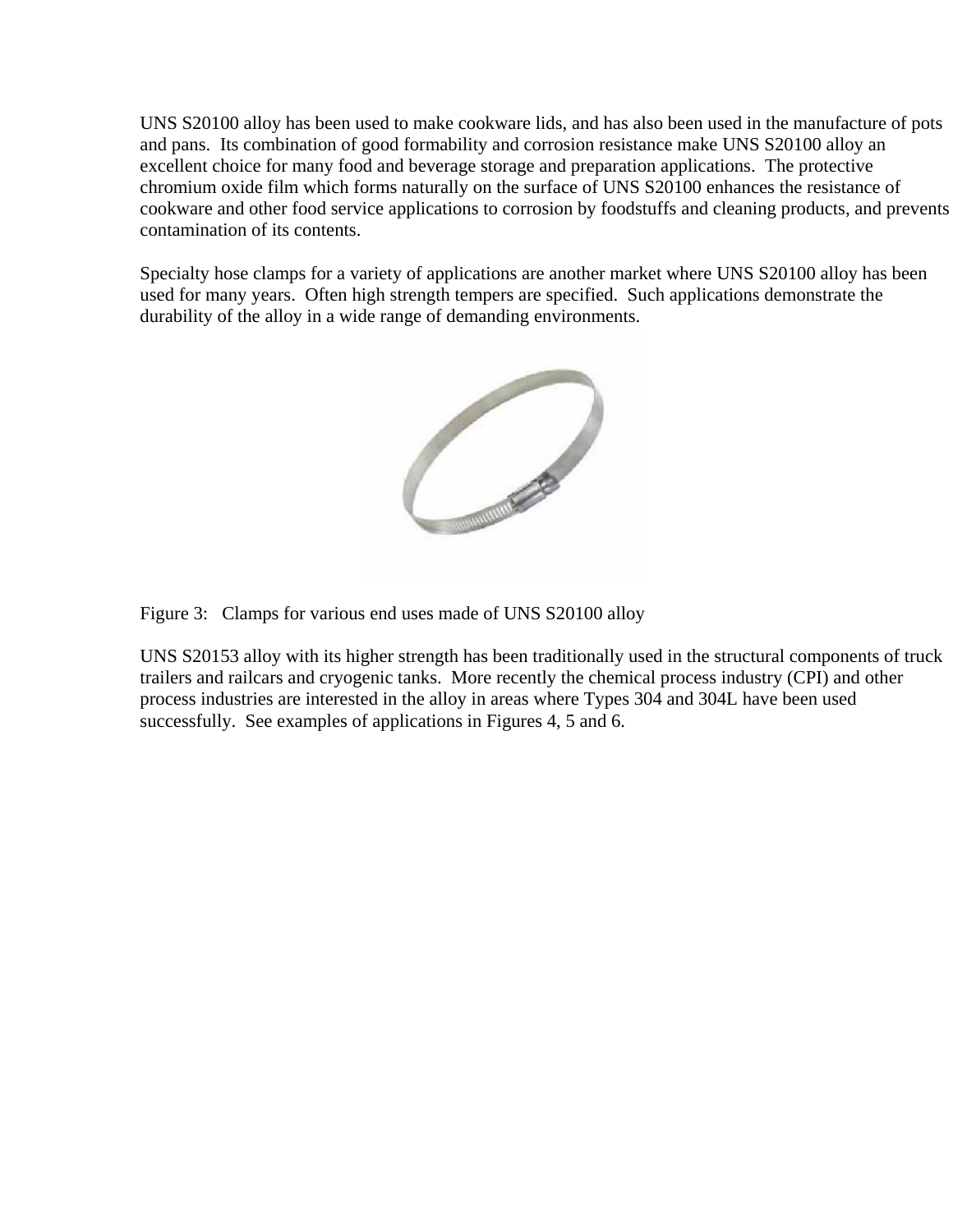

Figure 4: Tank For The CPI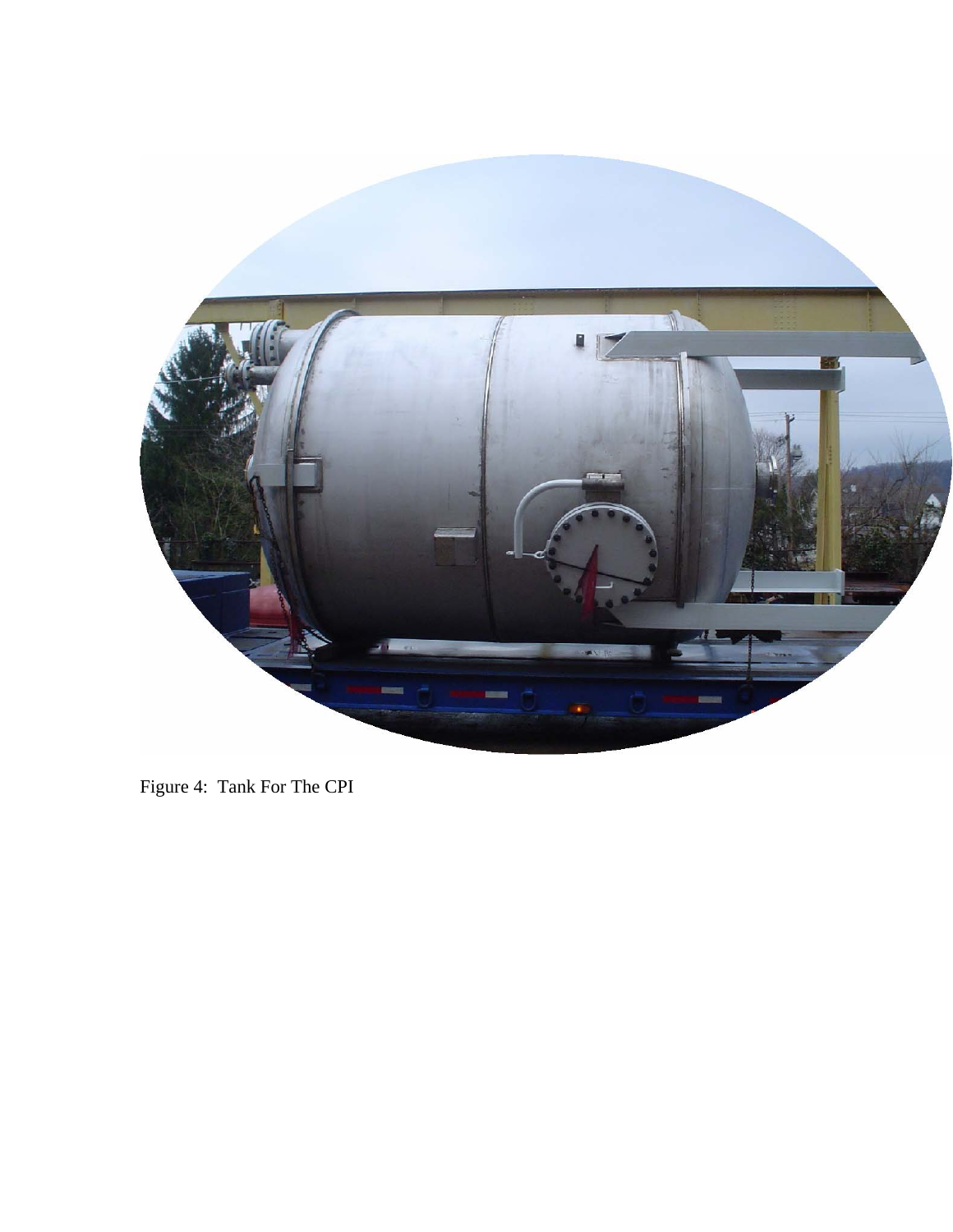

Figure 5: Cryogenic Vessels for liquidified gases of UNS S20153 alloy



Figure 6: In-Plant Piping of UNS S20153 alloy

# **Duplex/Molybdenum-Containing Stainless Steel Substitutes**

In environments where pitting resistance and chloride stress corrosion cracking are important a more highly alloyed stainless alloy like Type 316L or a duplex stainless steel like alloy 2205 may be required. A "switch" to a lean duplex like S32003 alloy offers economic value in terms of a reduced raw material surcharge as well as filling a gap between Types 316L and 2205 duplex in terms of corrosion resistance while possessing the higher mechanical properties characteristic of a duplex stainless steel. The microstructure of a duplex stainless steel, when properly heat treated, consists of a nearly equal mixture of the austenite and ferrite phases. Duplex alloys behave in a manner that is a combination of the characteristics of both phases. The nickel-free ferritic stainless steels are essentially immune to chloride stress corrosion cracking. This ferritic phase provides resistance to chloride stress corrosion cracking in these duplex alloys.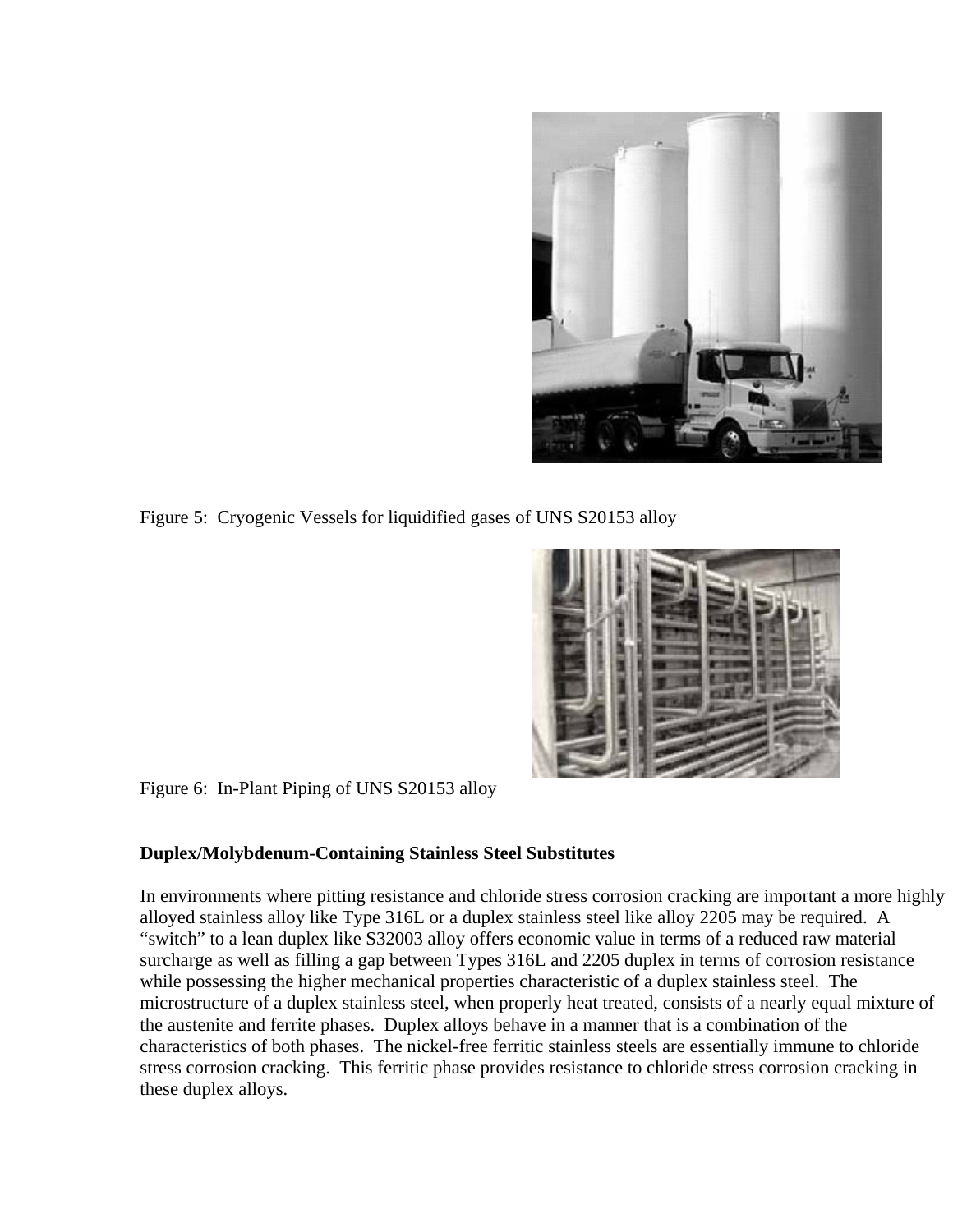# *Chemical Composition*

Table 5 shows the typical compositions of this group of alloys. The reduced levels of chromium (Cr) and molybdenum (Mo) contents of UNS S32003 alloy make it more resistant than 2205 alloy to the formation of detrimental phases such as sigma. The lower nickel and molybdenum contents of S32003 alloy compared to the other two alloys reduce the raw material surcharge component of the price while still producing a product having high corrosion resistance excellent mechanical properties.

Table 5 – Typical Chemistry for More Highly Alloyed Stainless Alloys By Weight %

| <b>Alloy</b>            | <b>UNS</b>      | <b>Chromium</b> |      | Nickel   Molybdenum | <b>Nitrogen</b> | $  PRE_{N^*} $ |
|-------------------------|-----------------|-----------------|------|---------------------|-----------------|----------------|
| 316L                    | $S31603$   16.2 |                 | 10.2 |                     | 0.06            | 24.4           |
| AL $2003$ <sup>TM</sup> | $S32003$   21.5 |                 |      |                     | 0.17            | 30.0           |
| 2205                    | S31803          | 22.5            | 5.8  | 3.3                 | 0.16            | 36.0           |

\*PRE<sub>N</sub>=%Cr+%3.3%Mo+16%N

# *Mechanical Properties*

The annealed higher tensile strength of S32003 alloy compared to Type 316L provides the opportunity for thickness reductions and improved wear resistance. Thickness reductions up to 1/3 have been reported where appropriate.

| <b>Alloy</b>            | UNS           | <b>Tensile</b><br><b>Strength</b><br>MPa(ksi) | <b>Yield Strength</b><br><b>MPa(ksi)</b> | Elongation $\left(\frac{9}{6}\right)$ Hardness<br>in $2"$ |          |
|-------------------------|---------------|-----------------------------------------------|------------------------------------------|-----------------------------------------------------------|----------|
| 316L                    | <b>S31603</b> | 607 (88)                                      | 303(44)                                  | 57                                                        | $82 R_B$ |
| AL $2003$ <sup>TM</sup> | <b>S32003</b> | 724 (105)                                     | 517 (75)                                 | 40                                                        | $20 R_C$ |
| 2205                    | S31803        | 862 (125)                                     | 586 (85)                                 | 30                                                        | 27 $R_C$ |

Table 6 - Typical Mechanical Properties for Annealed Cold-Rolled Sheet

ASME Code Case 2503 for UNS S32003 alloy was approved by the ASME Board on Pressure Technology Codes and Standards on January 19, 2006. This code case allows the use of UNS S32003 alloy in ASME pressure vessel construction. <sup>(10)</sup> ATI Allegheny Ludlum has received accreditation as a qualified producer of UNS S32003 alloy along with UNS S31803 and UNS N08367 alloys in strip and plate products under NORSOK standard M-650. (11)

# *Fabrication*

If switching from Type 316 to S32003 alloy, initial adjustments may be needed on existing equipment to compensate for the higher strength, but there should be no need for new equipment. If switching from alloy 2205 to S32003 alloy, few, if any, adjustments should be needed.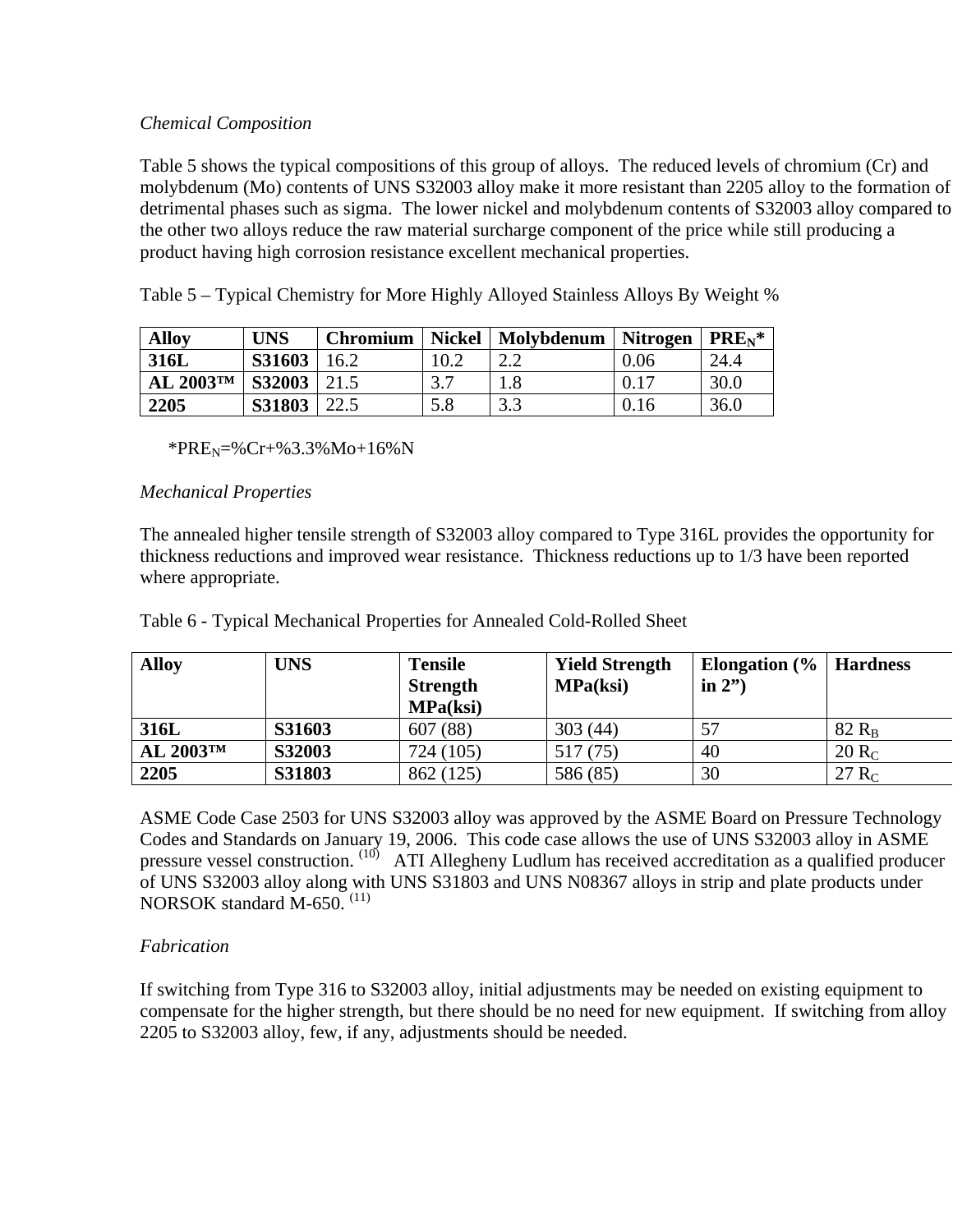Other fabrication processes used in the manufacturing of 2205 alloy products can also be used with UNS S32003 alloy. They both can be welded using similar methods. If filler metals are required, use of the commercially available 2209 weld wire, developed for 2205 alloy, is suggested. Post weld heat treatment is not required when the 2209 filler metal is used. Autogenous welds should be given a full anneal heat treatment to restore weld ductility and corrosion resistance.

#### *Corrosion Resistance*

In tests conducted in a wide range of media (acids, salts, organic chemicals, etc.), UNS S32003 alloy has displayed corrosion resistance that exceeds that of Type 316L stainless steel and frequently exceeds that of T317L stainless steel. UNS S32003 alloy is a "leaner" alloy than type 2205 duplex stainless steel and cannot equal its corrosion resistance in all environments, especially high chloride environments. UNS S32003 alloy does exhibit similar corrosion resistance compared to 2205 alloy in a variety of lower-chloride environments. Thus, UNS S32003 alloy is suitable for use in place of Type 316L or Type 317L stainless steels where slightly greater corrosion resistance is desirable, or where resistance to stress corrosion cracking is required, and where the use of 2205 duplex stainless steel is not necessary.

A plot of the  $PRE<sub>N</sub>$  vs. critical crevice corrosion temperature is a good indicator of the relative corrosion resistance to chloride pitting in aqueous environments. UNS S32003 alloy outperforms Type 316L and performs within a few degrees of 2205.

![](_page_10_Figure_4.jpeg)

Figure 7: Critical Crevice Corrosion Temperature per ASTM G48C vs. PRE<sub>N</sub><sup>(5,8)</sup>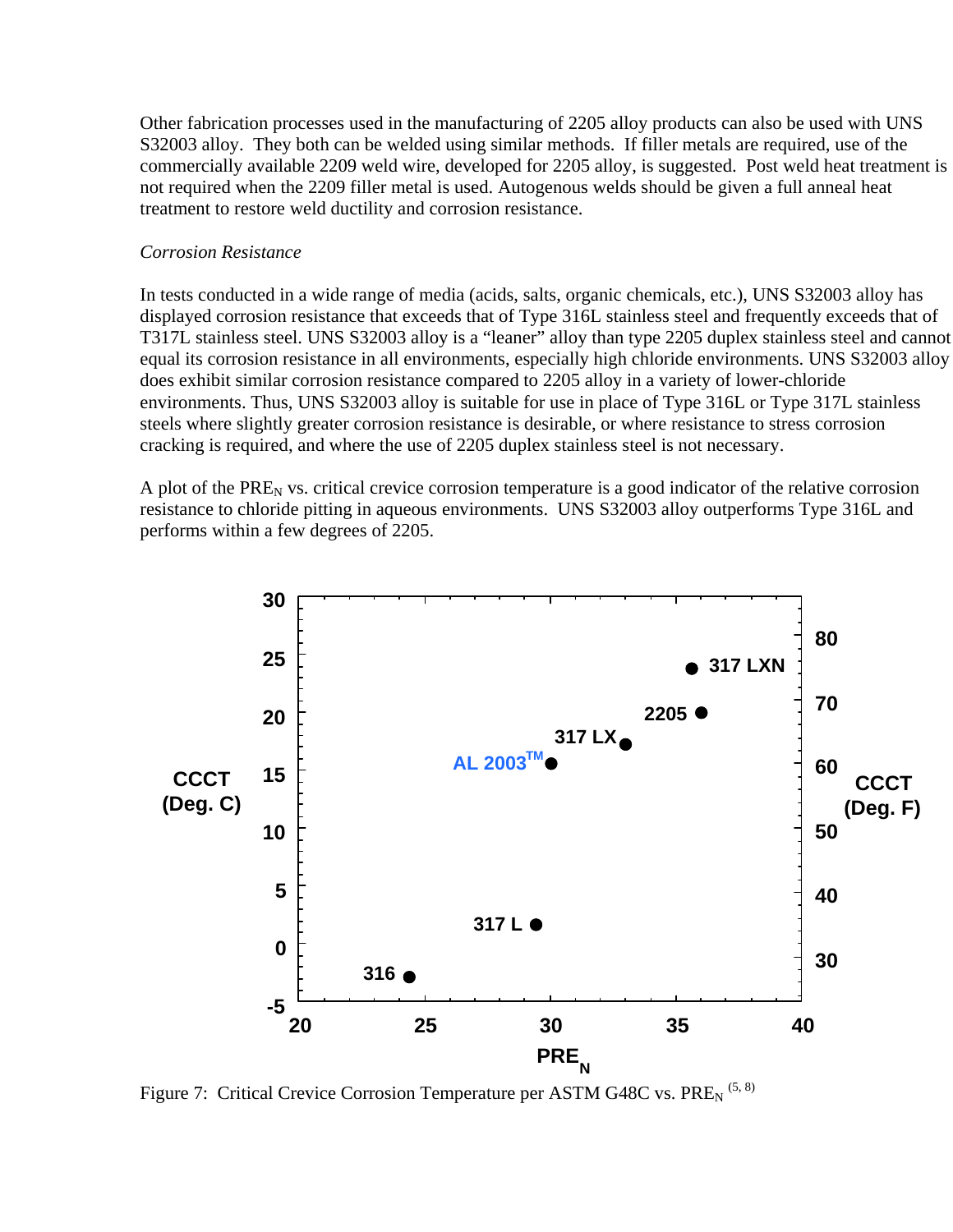The pitting corrosion comparisons as per ASTM G150's electrochemical critical pitting temperature test are listed in Table  $7^{(12)}$ 

| <b>Alloy</b>            | UNS           | $\circ$ $\sim$<br><b>CPT</b> | $\circ$<br><b>CPT</b> |
|-------------------------|---------------|------------------------------|-----------------------|
| 316L                    | <b>S31603</b> |                              | 63                    |
| AL $2003$ <sup>TM</sup> | <b>S32003</b> | 35                           | 95                    |
| 2205                    | S31803        | 49                           | 120                   |

Table 7 – Critical Pitting Test Results Per ASTM G150<sup>(8)</sup>

Chloride stress corrosion cracking resistance was tested by U-bend immersion in boiling 26% NaCl solution to 1000 hours. Both duplex alloys passed at 1000 hours; T316L failed prior.

Table 8 – Stress Corrosion Cracking Performance (8)

| <b>Alloy</b>          | <b>UNS</b>    | <b>Result</b>                      |
|-----------------------|---------------|------------------------------------|
| 316L                  | <b>S31603</b> | Failed, 530-940 hours              |
| AL 2003 <sup>TM</sup> | <b>S32003</b> | Passed, 1000 hours                 |
| 2205                  |               | <b>S31803</b>   Passed, 1000 hours |

*Cost Savings and Availability* 

The same raw material surcharge mechanism is in place for these alloys as with the austenitic stainless steels discussed earlier. Since molybdenum is an alloying element in all of these grades, it adds a component to the monthly raw material surcharge calculation. A direct relationship exists between the price of nickel, chromium and molybdenum in these alloys, the weight percentage of each in each alloy, and the raw material surcharge. The price of nickel has risen to levels not seen since the late 1980's. In these alloys both nickel and molybdenum are the most significant raw materials that affect the raw material surcharge. The surcharge is again applied on a monthly basis based on the prior two months' final average trading price of these alloying elements. The end result is volatility in the raw material surcharge price and hence in the final price of the stainless steel. UNS S32003 is priced competively with T316L.

For shipments delivered in October 2006, the raw material surcharge component of the final price of the various stainless steel alloys are found in Table 9.<sup>(9)</sup>

Table  $9 - Raw Material$  Surcharge Comparisons<sup>(9)</sup>

| <b>Alloy</b>            | <b>UNS</b> | <b>Total Raw Material Surcharge*</b> |
|-------------------------|------------|--------------------------------------|
| 316L                    |            | $$31603 \mid $2.1025$                |
| AL $2003$ <sup>TM</sup> |            | S32003   \$0.9708                    |
| 2205                    |            | S31803   \$1.7280                    |

\*based on \$13.945/lb average for nickel; \$0.6510/lb average for chromium; \$26.84/lb average for molybdenum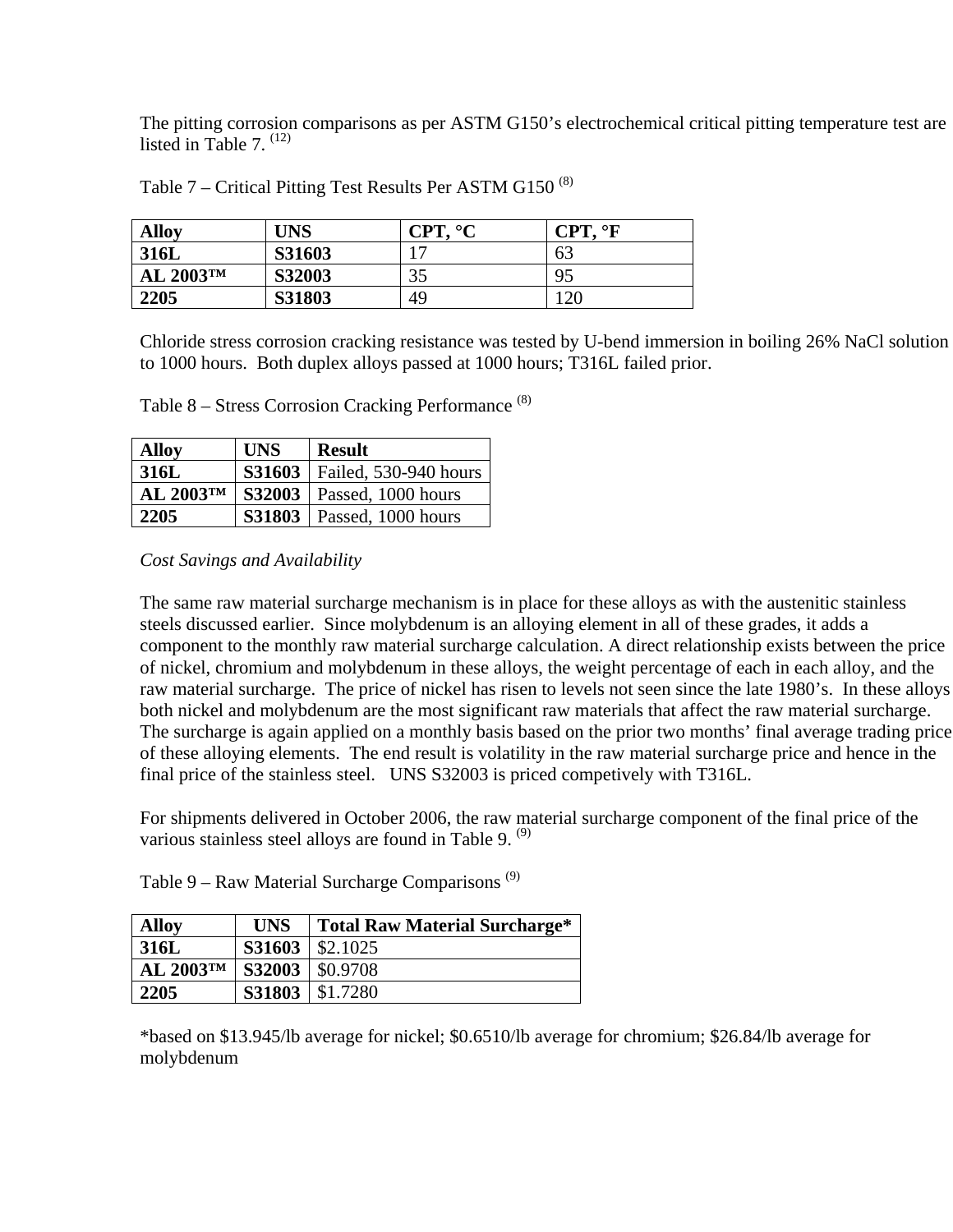UNS S32003 alloy is produced by ATI Allegheny Ludlum as plate, sheet and strip. Welded pipe and tubes have been produced by several mills. Availability and lead-times for UNS S32003 are similar to Type 316L and 2205 alloys.

# *Applications*

Some examples of industry end uses for UNS S32003 alloy are onshore and offshore equipment in the oil and gas industry, tubular heat exchangers for the power generation industry, desalination chambers, and wastewater reclamation. Piping systems and tanks for various processes including those in the CPI, pulp and paper, and pharmaceutical industries are also viable candidates for UNS S32003 alloy.

The higher strength of UNS S32003 alloy is an advantage for structural and architectural applications, especially when the design is based on strength. The alloy's resistance to pitting corrosion is a benefit for use where road salts and chemical cleaning products are present. Figure 8 is a structural example of one use for the alloy.

![](_page_12_Picture_4.jpeg)

Figure 8: UNS S32003 alloy used in piping for structure support. Canopy from the Medical Center Metro Station in Bethesda, MD.

# **Commercially Pure (CP) Welded Titanium Tubing For Condensers**

Increased demand for titanium and titanium alloys in the commercial aerospace, chemical process and power industries has resulted in a tightened global supply which directly effects price, availability and leadtime. These market conditions have been present for well over a year and are expected to continue. Commercially pure (CP) welded titanium tubing is used in a variety of condenser applications where exposed to seawater and its challenging conditions are present. Municipal power plants, nuclear power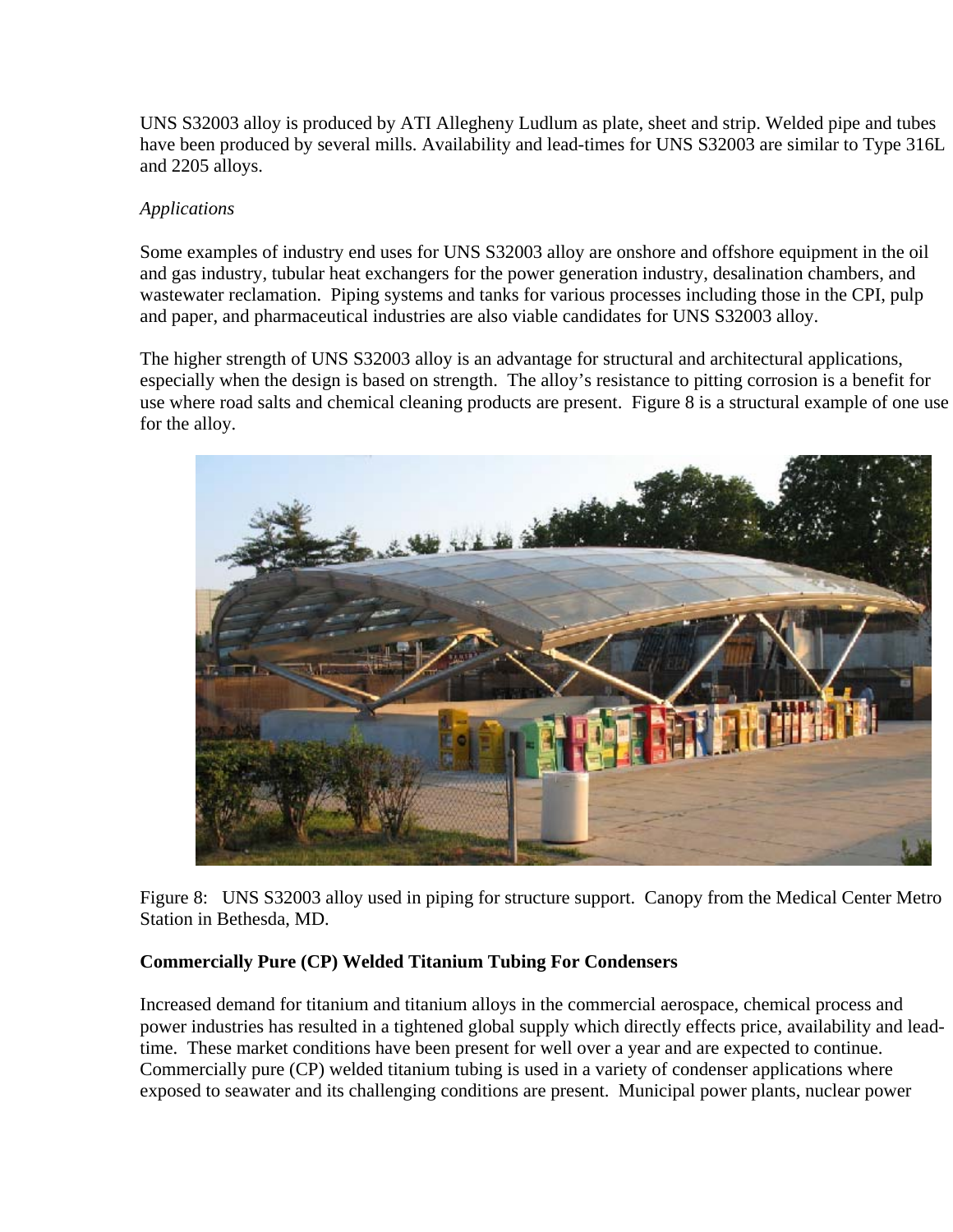plants, desalination plants and chemical processing plants are a few of the areas. Substitute materials have to meet or exceed the seawater alloy design criteria of a variety of forms of corrosion, erosion, vibration, and fouling in addition to possessing adequate weldability. Additionally, the commercial criteria of cost, availability and lead-times are also significant. A number of super stainless steels provide viable options for meeting or exceeding these technical and commercial requirements.

CP titanium is well known for its general corrosion resistance, crevice corrosion and localized pitting resistance and chloride-induced stress corrosion cracking. Two superferritic alloys can be offered as alternatives: AL 29-4C® alloy (UNS S44735) and SEA-CURE® alloy (UNS S44660). These fully ferritic alloys offer resistance to chloride-induced stress corrosion cracking, localized pitting and crevice corrosion. Use of super-austenitic AL-6XN® alloy (UNS N08367) is another alternative. This alloy also offers resistance to chloride pitting and crevice corrosion due to its high level of chromium, molybdenum and nitrogen. More than 30,000,000 feet [10,000,000 M] of UNS N08367 alloy in condenser tubing applications are currently in service, some for periods of more than 20 years. The high level of nickel at 24% provides resistance to chloride stress corrosion cracking. (13)

#### **Chemical Composition**

Typical chemical compositions of these stainless steels are shown in Table 10. The high chromium and molybdenum contents give these alloys high PRE values and are responsible for the improved corrosion properties of these materials compared those of other lower-alloyed grades.

| <b>Alloy</b>     | <b>UNS</b>    | Type                  |    | Mo  |    | N    | <b>PRE<sub>N</sub></b> |
|------------------|---------------|-----------------------|----|-----|----|------|------------------------|
|                  |               |                       |    |     |    |      |                        |
| AL 29-4C®        | S44735        | Super Ferritic        | 29 | 4.0 |    |      | 44                     |
|                  |               |                       |    |     |    |      |                        |
| <b>SEA-CURE®</b> | <b>S44660</b> | <b>Super Ferritic</b> | 27 | 3.7 |    |      | 39                     |
|                  |               |                       |    |     |    |      |                        |
| $AL-6XN@$        | N08367        | Super Austenitic      | 20 | 6.0 | 24 | 0.20 | 45                     |
|                  |               |                       |    |     |    |      |                        |

Table 10 – Chemical Composition For Super Ferritic and Super Austenitic Stainless Steels By Weight %

\*PRE<sub>N</sub>=%Cr+%3.3%Mo+16%N

#### **Corrosion**

Stress-Corrosion Cracking

The ferritic structure provides high resistance to stress-corrosion cracking. In the austenitic alloys the resistance to stress-corrosion cracking is dependent upon the nickel content. The Copson's curve correlation<sup>(14)</sup> in demonstrates that the level of resistance increases as the nickel level increases above about 12%. Similarly as the level of molybdenum increases about the 3% level, the resistance to stress-corrosion cracking also improves. The typical nickel level of 24% and typical molybdenum level of 6% in UNS N08367 alloy allow it to have high resistance. Refer to Figure 9 which demonstrates a series of U-Bend tests superimposed on the Copson curve.  $^{(13)}$  UNS N08367 alloy is compared to Types 304, 316 and Alloy 20 (UNS N08020).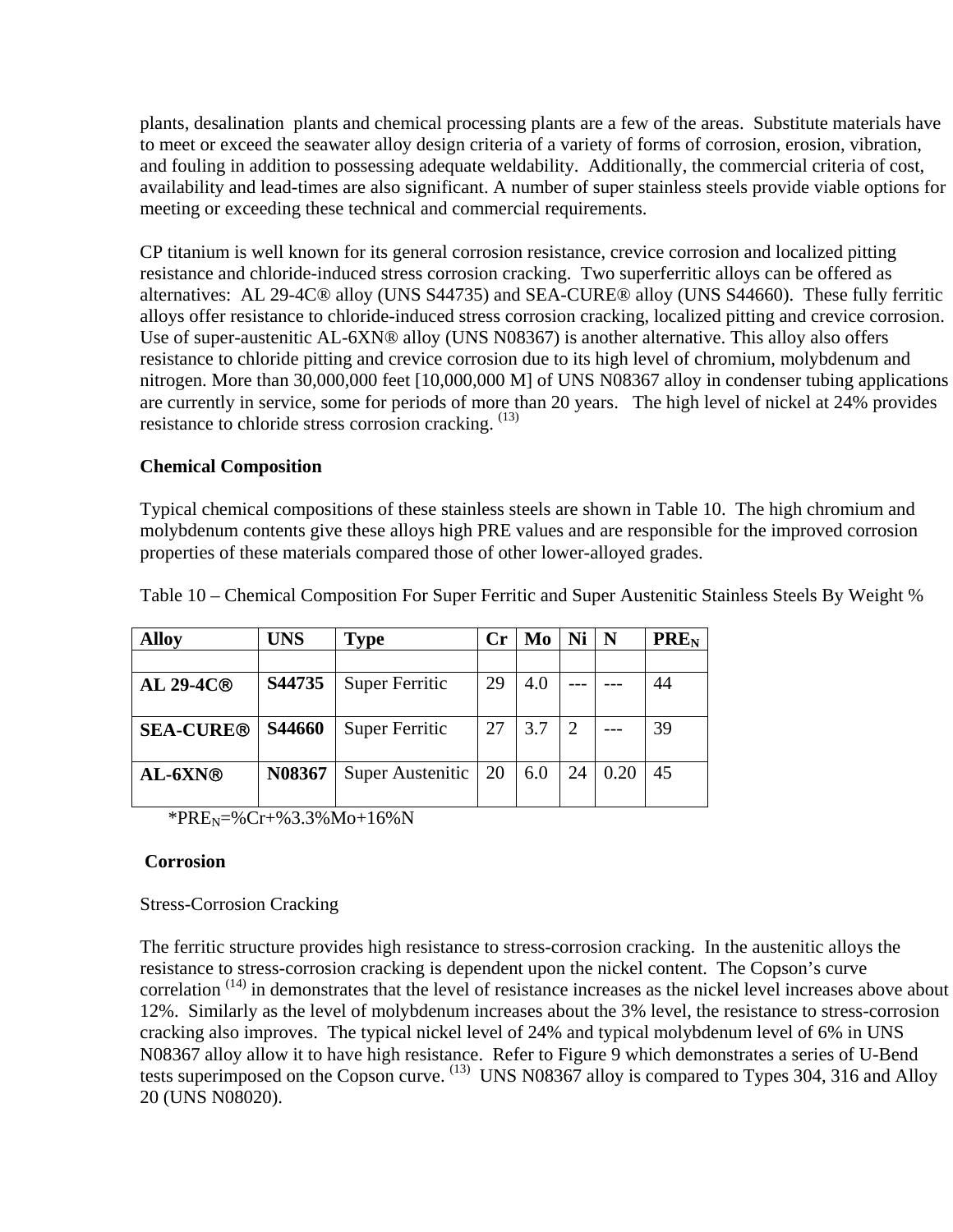![](_page_14_Figure_0.jpeg)

Figure 9: Effect of nickel (left) and molybdenum (right) on SCC resistance in boiling magnesium chloride solutions  $(13)$ 

# *Pitting Corrosion*

Figure 10 shows the experimentally determined Critical Pitting Temperatures (CPTs) for a variety of stainless materials plotted against their respective Pitting Resistance Equivalent (PRE) numbers. These data show that the superferritic stainless steels exhibit a higher CPT for a given PRE than do austenitic or duplex stainless steels.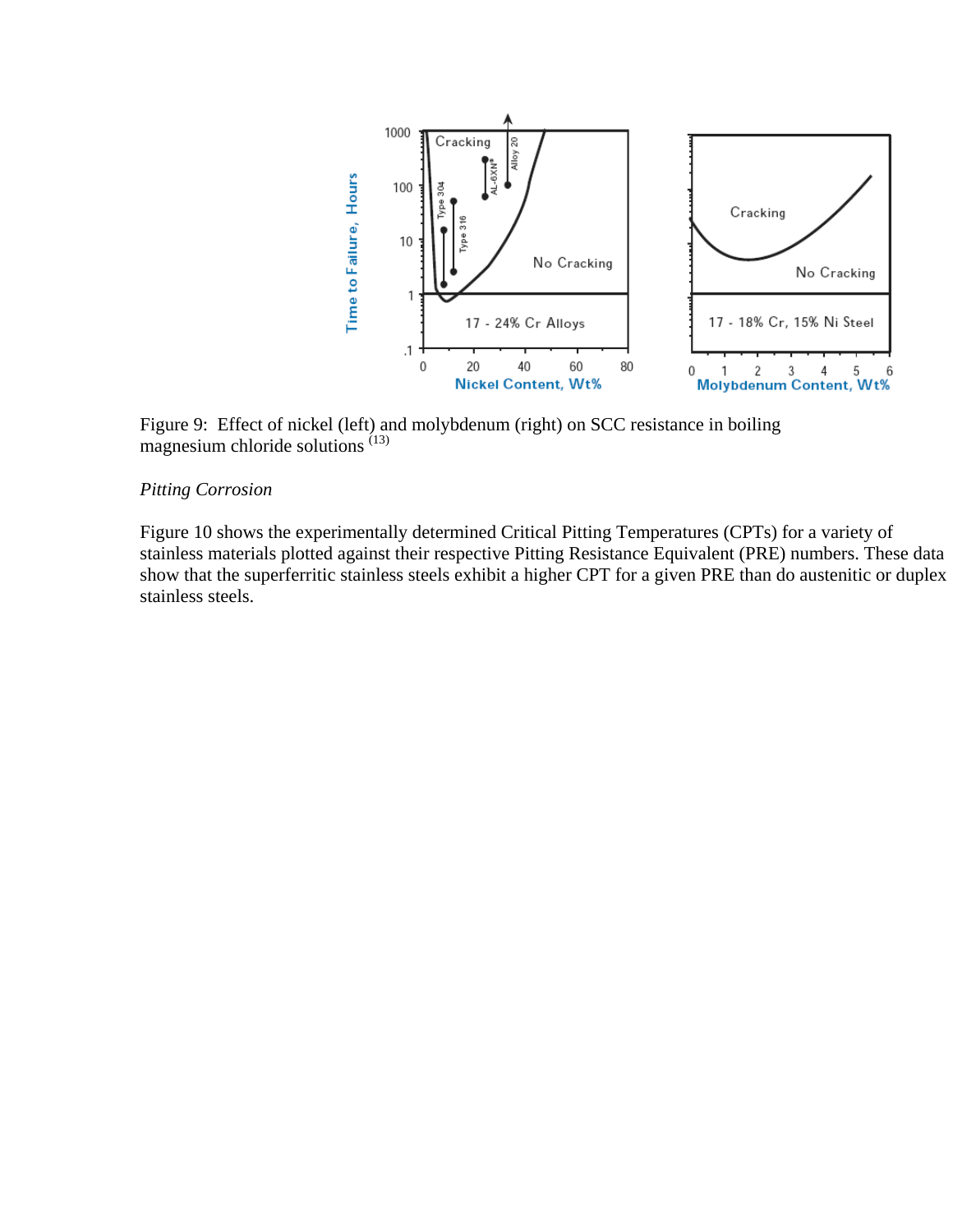![](_page_15_Figure_0.jpeg)

Figure 10: Critical Pitting Temperature as a function of Pitting Resistance Equivalent (PRE) number for austenitic, duplex, and ferritic stainless alloys. (15)

# *Crevice Corrosion*

These super stainless steels exhibit high resistance to chloride crevice corrosion. Although they do not have as great a resistance to crevice corrosion as does CP titanium, they exhibit enough crevice corrosion resistance to resist this form of attack in a wide range of chloride environments, including natural seawater, at moderately elevated temperatures. In deaerated seawater or brines, they often can be used to near-boiling temperatures.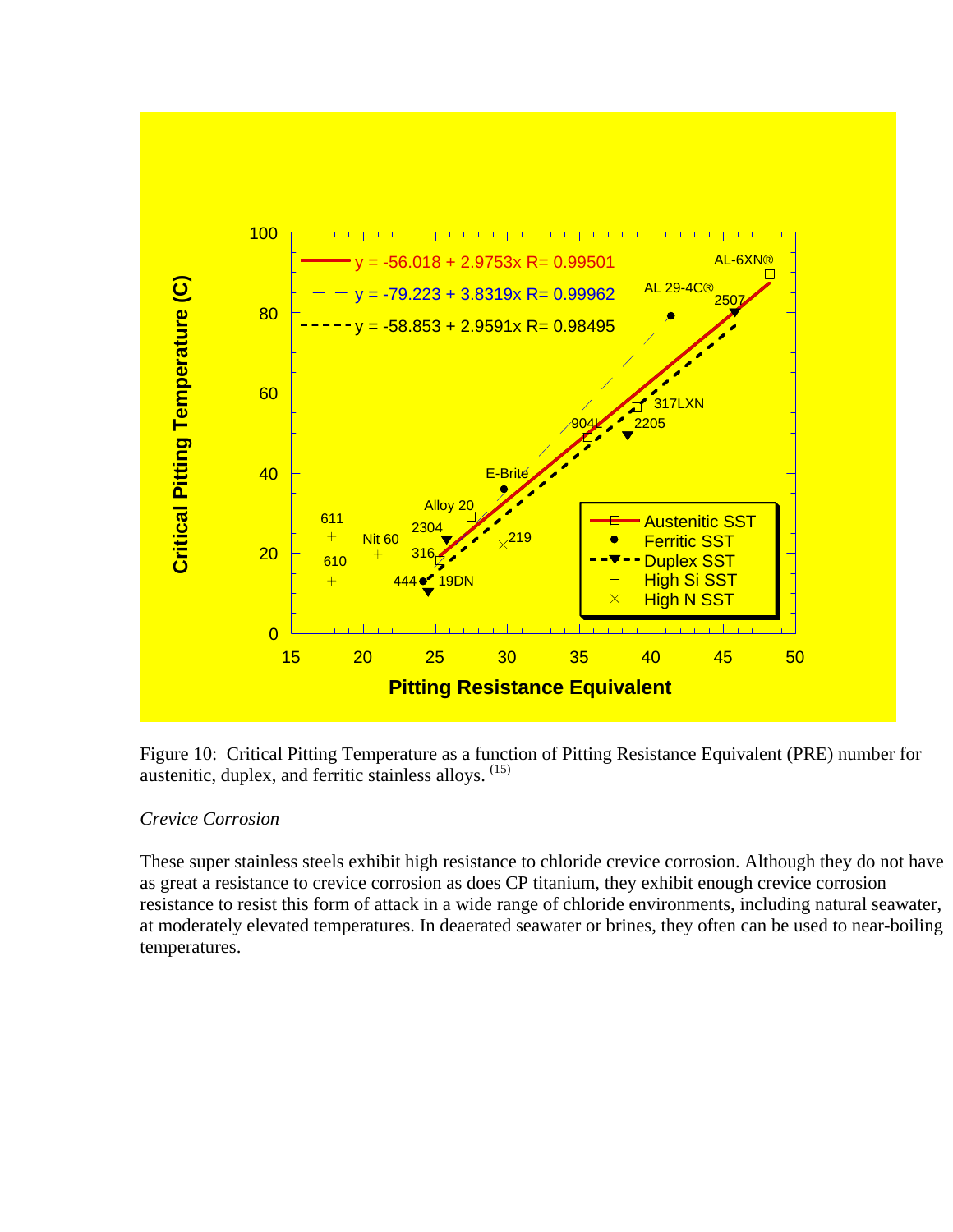| <b>Alloy</b>       | <b>UNS</b>    | <b>Temperature of Onset of</b>   |
|--------------------|---------------|----------------------------------|
|                    |               | <b>Crevice Corrosion Attack,</b> |
|                    |               | $\rm ^{\circ}C$                  |
| AL 29-4 $C®$       | S44735        | 45                               |
| <b>SEA-CURE®</b>   | <b>S44660</b> | 45                               |
| $AL-6XN@$          | N08367        | 35                               |
| <b>CP</b> Titanium | <b>R50400</b> | NA                               |

Table 11 – Temperatures of Onset of Crevice Corrosion Attack (8)

*Mechanical Properties* 

|  |  | Table 12 – Typical Mechanical Properties |  |
|--|--|------------------------------------------|--|
|--|--|------------------------------------------|--|

| <b>Alloy</b>    | <b>UNS</b>    | <b>Elastic</b><br>Modulus,<br>GPa $(x10^6)$<br><b>PSI</b> ) | <b>Yield</b><br>Strength,<br><b>MPa</b><br>(KSI) | <b>Tensile</b><br>Strength,<br>MPa (KSI) | Elongation,<br>$\frac{0}{0}$ |
|-----------------|---------------|-------------------------------------------------------------|--------------------------------------------------|------------------------------------------|------------------------------|
| $AL 29-4C@$     | S44735        | 213(31)                                                     | 517 (75)                                         | 655 (95)                                 | 22                           |
| SEA-            | S44660        | 210(30)                                                     | 517 (75)                                         | 655 (95)                                 | 22                           |
| <b>CURE®</b>    |               |                                                             |                                                  |                                          |                              |
| AL-6XN®         | N08367        | 190 (28)                                                    | 379 (55)                                         | 758 (110)                                | 45                           |
| $\bf CP$        | <b>R50400</b> | 105(15)                                                     | 345(50)                                          | 483 (71)                                 | 27                           |
| <b>Titanium</b> |               |                                                             |                                                  |                                          |                              |

The higher modulus of elasticity in the alternative metals compared to CP will attribute to less tube vibration as well as other benefits. This reduces the need for additional tube support plates within the heat exchanger bundle.

The high strength of the stainless steels and the tenacity of their passive films gives them high resistance to flow induced erosion corrosion and also to water droplet impingement erosion. These stainless steels are actually slightly superior to titanium with regard to impingement erosion resistance, and some condenser manufacturers have used these stainless tubes in the first few rows near the steam inlet to protect the tubes in what is otherwise a titanium-tubed condenser.

# *Fabrication*

These stainless steels are readily weldable. As with titanium, thorough cleaning before welding and stringent attention to inert gas shielding d back shielding are desirable. Other procedures and considerations for welding these materials are different than those for titanium, but they are not more difficult to weld. Under some circumstances, such as with on-site fabrication, they may be easier to weld properly.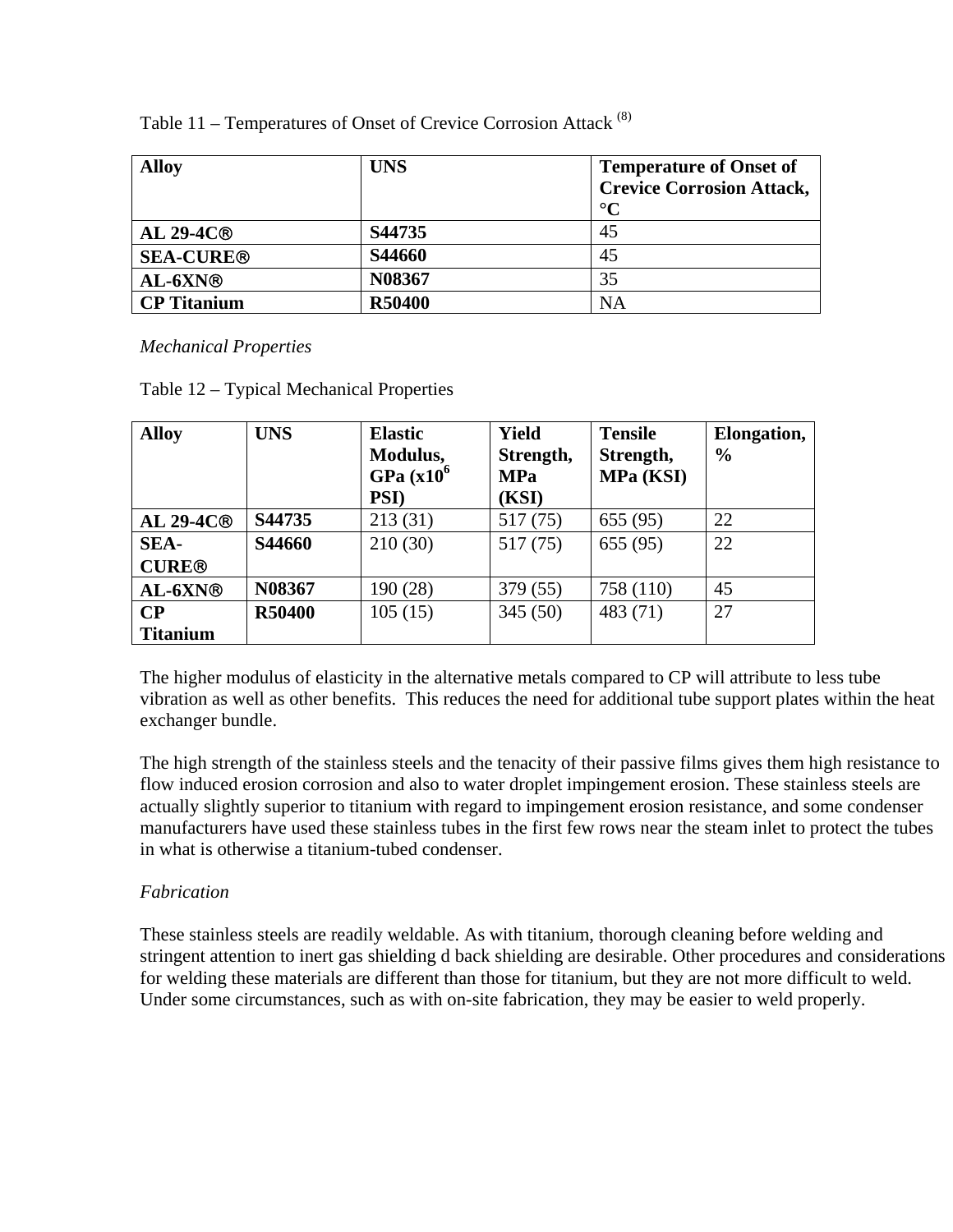#### *Cost Savings and Availability*

| <b>Alloy</b>       | <b>UNS</b>    | <b>Relative Tube Cost Per</b> |  |
|--------------------|---------------|-------------------------------|--|
|                    |               | <b>Meter</b>                  |  |
| $AL 29-4C@$        | S44735        | 1.5                           |  |
| <b>SEA-CURE®</b>   | S44660        | 1.5                           |  |
| $AL-6XN@$          | N08367        |                               |  |
| <b>CP</b> Titanium | <b>R50400</b> |                               |  |

Table 13 – Comparison of Relative Tube Cost Per Meter

As stated above, the possible use of a thinner-walled tube in the alternative metals can also contribute to reduced costs due to less weight involved. The actual material costs of the alternatives are also lower than CP titanium due to market conditions.

Extended lead-times for the starting mill product, flat-rolled skelp, have been and remain in the 26 to 52 week range for CP titanium. These superferritic and superaustenitic alloys have typical skelp lead-times half that of titanium. These super stainless alloys are more abundant than titanium hence the reduced leadtime and cost.

# **Conclusion**

In summary, where price, availability and lead-time are affecting your ability to obtain material within budget and lead time, consider "switching" to an alternative. The substitute materials highlighted in this article demonstrate that there are viable options commercially available.

# Resources:

1. D.S. Bergstrom and C.A. Botti, "A High-Performance, Lower-Nickel Alternative to 300 Series Alloys," Stainless Steel World 2005 Conference, Maastricht, The Netherlands, November 2005.

2. ASME Code Case 2504, American Society for Mechanical Engineers, Boiler and Pressure Vessel Code, New York, NY, 2006.

3. ASTM Standard A 240/A 240M – 05A, Standard Specification for Chromium and Chromium-Nickel Stainless Steel Plate, Sheet and Strip for Pressure Vessels and for General Applications, ASTM International, West Conshohocken, PA, 2005.

4. ASTM Standard A 666 - 03, Standard Specification for Annealed or Cold Worked Austenitic Stainless Steel Sheet, Strip, Plate and Flat-Bar, ASTM International, West Conshohocken, PA, 2003.

5. ASTM Standard G48-03, Standard Test Methods for Pitting and Crevice Corrosion Resistance of Stainless Steels and Related Alloys by Use of Ferric Chloride Solution, ASTM International, West Conshohocken, PA, 2003.